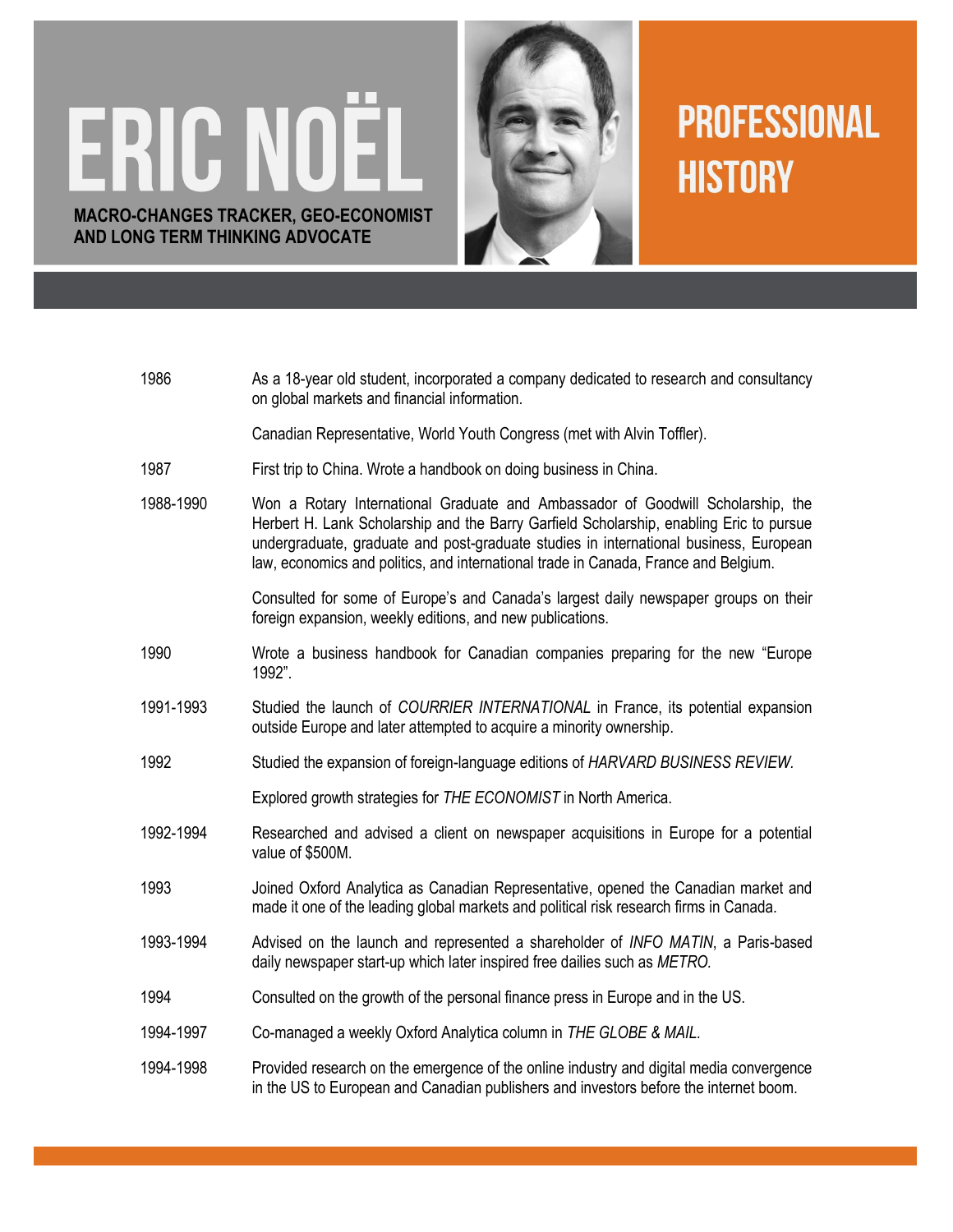| 1995      | Presented an Oxford Analytica report on corporate governance in the G7 that was used in<br>a review of corporate governance in Canada.                                                                                |
|-----------|-----------------------------------------------------------------------------------------------------------------------------------------------------------------------------------------------------------------------|
| 1996-1999 | Published AFFAIRES BOUQUINS CONCEPTS (ABC), a business book summary<br>newsletter sponsored by KPMG, including special issues on new management practices.                                                            |
|           | Authored two management books: 40 LECTURES CHOISIES and LA GESTION DU<br>TEMPS.                                                                                                                                       |
|           | Helped organize various business seminars with leading management gurus, such as<br>Peter Drucker, in Montreal, Boston and New York.                                                                                  |
| 1996-2005 | Monthly guest of Canadian Broadcasting Corporation's RDI and other channels on<br>international finance issues.                                                                                                       |
| 1998      | Became Head of Operations – Canada and VP Business Development – North America,<br>Oxford Analytica.                                                                                                                  |
|           | Participated as a guest to the World Economic Forum's Industry Summit in Palo Alto.                                                                                                                                   |
| 1999      | Participated as a guest to the World Economic Forum's Annual Meeting in Davos.                                                                                                                                        |
|           | Helped a wireless telecom company study new license acquisitions in Tunisia and<br>Bulgaria.                                                                                                                          |
| 2001      | Provided strategic research towards Enbridge's \$530M investment in Spain's CLH, a<br>pipeline and storage company, which returned more than \$320M and was finally sold for<br>\$1.3 B (net gain of \$556M) in 2008. |
| 2001-2002 | Provided briefings to the Government of Canada on the implications of the 9/11 terrorist<br>attacks.                                                                                                                  |
| 2003      | Provided strategic advices to Alcan in preparation for its second hostile takeover of<br>Péchiney for \$6.3B, creating the world's largest aluminum company at the time.                                              |
| 2003-2006 | Monitored economic and political risks for Hydro-Quebec International in Latin America<br>and provided strategic advices on its power transmission (trunk lines) and generation<br>assets.                            |
|           | Then in 2006, consulted on the sales of the state-own electricity company's Latin<br>investments, including Chile's Transelect sold for \$1.7B, bringing a profit of \$750 to the<br>Government of Quebec.            |
| 2004      | Provided one of the world's largest pension funds with an investment framework and<br>comparable indicators in 60 emerging markets for asset allocation purposes.                                                     |
| 2005      | Delivered presentations on megatrends shaping the future of multinationals to a group of<br>HR leaders from nine countries.                                                                                           |
|           | Became SVP - North America, Oxford Analytica.                                                                                                                                                                         |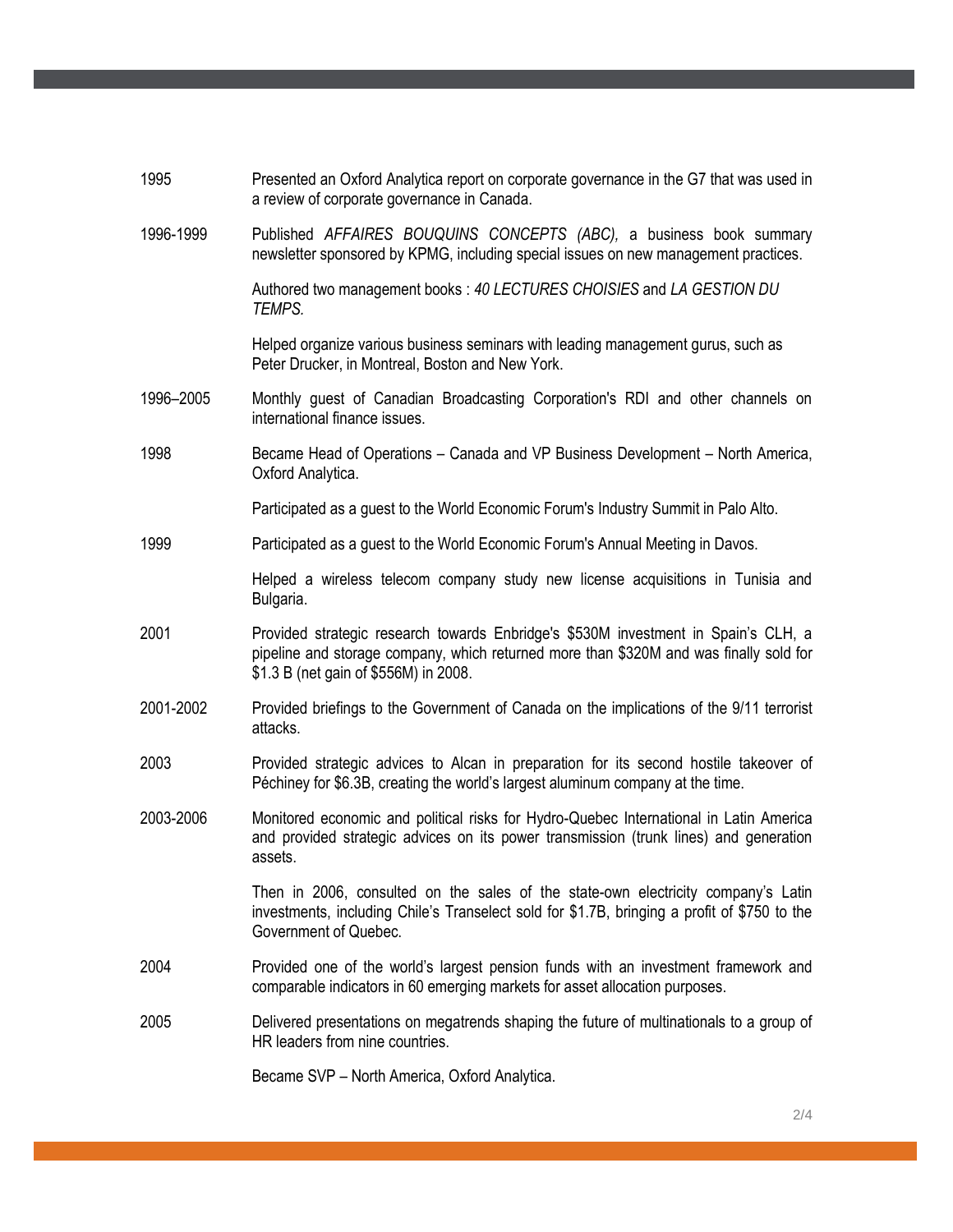For a leading software company, studied and compared the pro-competitiveness policies of the IT industry in five countries. Developed a new global risks monitoring model for one of the world's largest aerospace companies. 2005-2006 Initiated and provided expert witness services in three political risk insurance claims related to wrongful power plants expropriations helping clients prevail and win more than \$US 400M in awards. 2005-2007 As a disappointed shareholder, developed in 2001 a turn-around plan for IMAX, the giantscreen movie company. Later organized a \$360M take-over plan and financing when the company was trading below \$4 a share, but the deal did not go ahead (the stock reached \$37 in 2011, with a market cap above \$2.2B). 2006 Contributed to Erich Joachimsthaler's *HIDDEN IN PLAIN SIGHT* (Harvard Business School Press), winner of the Best Marketing Book 2008 – American Marketing Association (AMA), translated in 13 languages. 2006-2008 Received a \$125,000 research grant for his "International Quotient Test" project, a new psychometric testing process specific to international personnel recruitment and training. 2008 Soon after the collapses of Lehman Brothers and AIG, developed the concept of a "*World in 3D: deleveraging, deglobalisation, deconsumption*". Joined the Advisory Board of The Ditchley Foundation (Canada). 2008-2009 Co-managed a weekly Oxford Analytica column on energy and commodities in *THE GLOBE & MAIL*'s web edition. 2008-2010 International Advisor, Optosecurity Inc. 2009-2010 For a private equity fund owned by a government, developed strategic implications and scenarios from the financial crisis, guiding the identification of specific effects on North American assets and most likely priority markets outside North America and Europe. 2009-2011 Helped establish the International Investors Roundtable, a private forum of more than 20 of the world's largest pension funds and sovereign wealth funds representing over \$2.5T in assets 2010 Provided market attractiveness and international risk research that helped MetLife International prepare its \$15.5B acquisition of AIG's Alico, adding 20 million customers in 50 countries. Presented on macro-changes and managed a foresight exercise for the board of a large holding company that was exploring its long term risks and opportunities post-financial crisis.